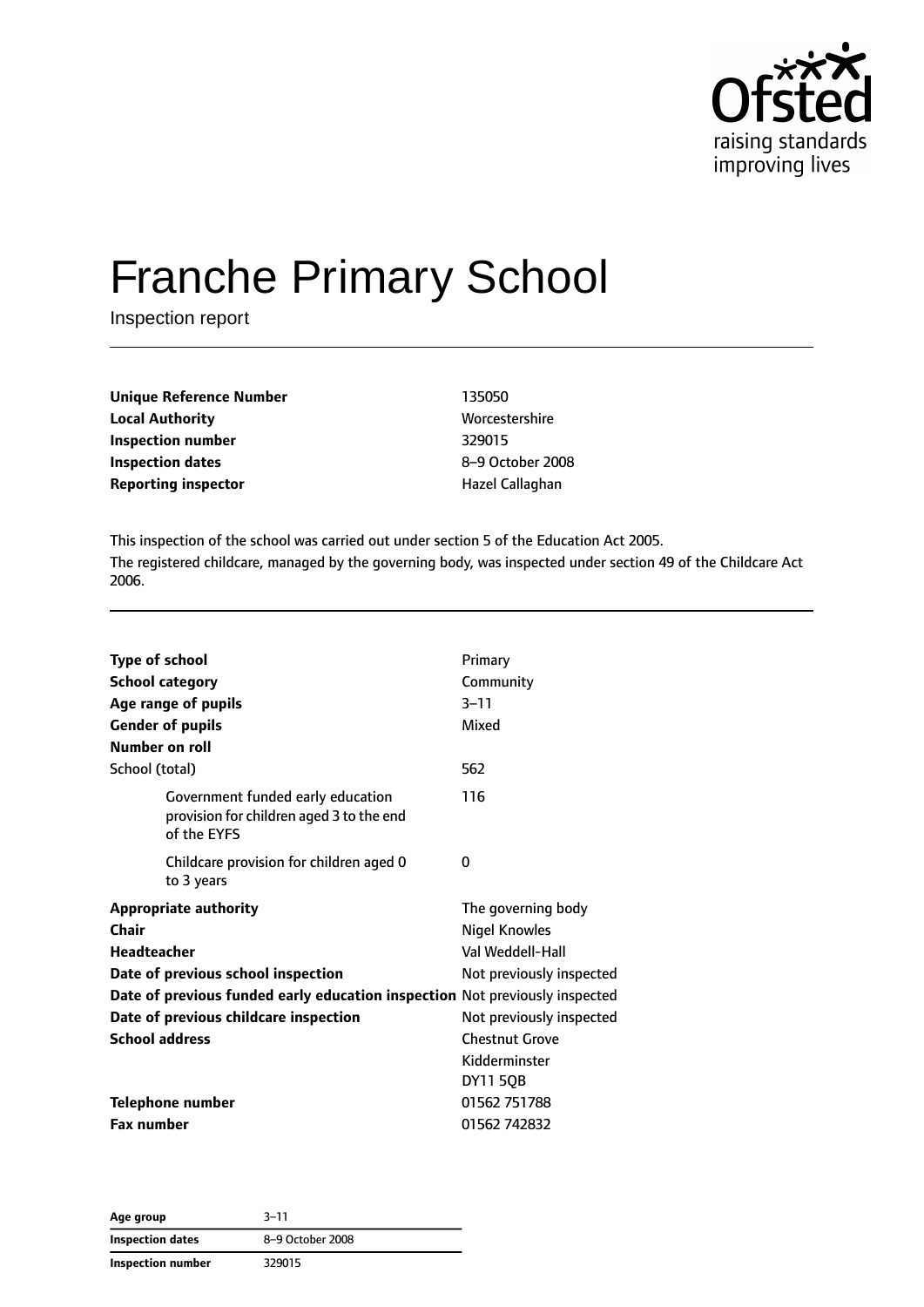.

<sup>©</sup> Crown copyright 2008

Website: www.ofsted.gov.uk

This document may be reproduced in whole or in part for non-commercial educational purposes, provided that the information quoted is reproduced without adaptation and the source and date of publication are stated.

Further copies of this report are obtainable from the school. Under the Education Act 2005, the school must provide a copy of this report free of charge to certain categories of people. A charge not exceeding the full cost of reproduction may be made for any other copies supplied.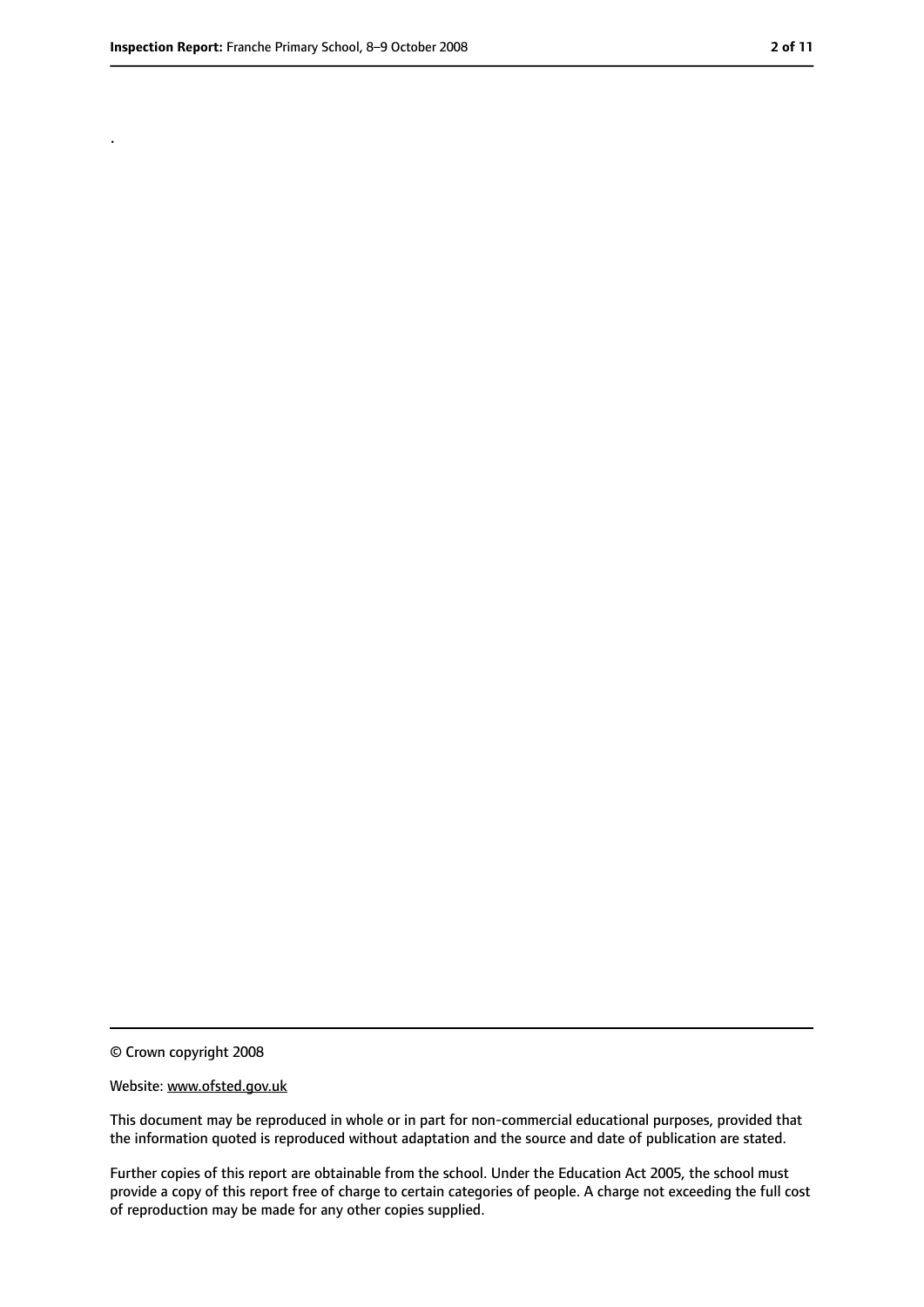# **Introduction**

The inspection was carried out by three Additional Inspectors.

#### **Description of the school**

Franche Primary is a very large school. It opened in September 2007 following the reorganisation of all schools in Wyre Forest. The current school is an amalgamation of Franche First School and Franche Middle School, with pupils from five other local schools that closed as part of the reorganisation. The proportion of pupils with learning difficulties and/or disabilities, including those with a statement of special educational need, is above average. A small number of pupils who are in the early stages of learning English have recently been admitted to the school.

The school works in close partnership with the private nursery on site so that staff and children from both nurseries work together as one unit. The Wyre Forest Nursery Assessment Unit for children aged 2 to 5 is also situated on site and is fully integrated into the school's Early Years Foundation Stage (EYFS) provision. A children's centre opened in September 2007 on the same site. The school has a variety of privately run after-school clubs and wraparound care facilities, and has achieved the Healthy Schools Award, Investors in People, Arts Mark Gold, Active Mark Sports England, Inclusion Quality Mark and leading aspects award for Early Years in the last year.

#### **Key for inspection grades**

| Grade 1 | Outstanding  |
|---------|--------------|
| Grade 2 | Good         |
| Grade 3 | Satisfactory |
| Grade 4 | Inadequate   |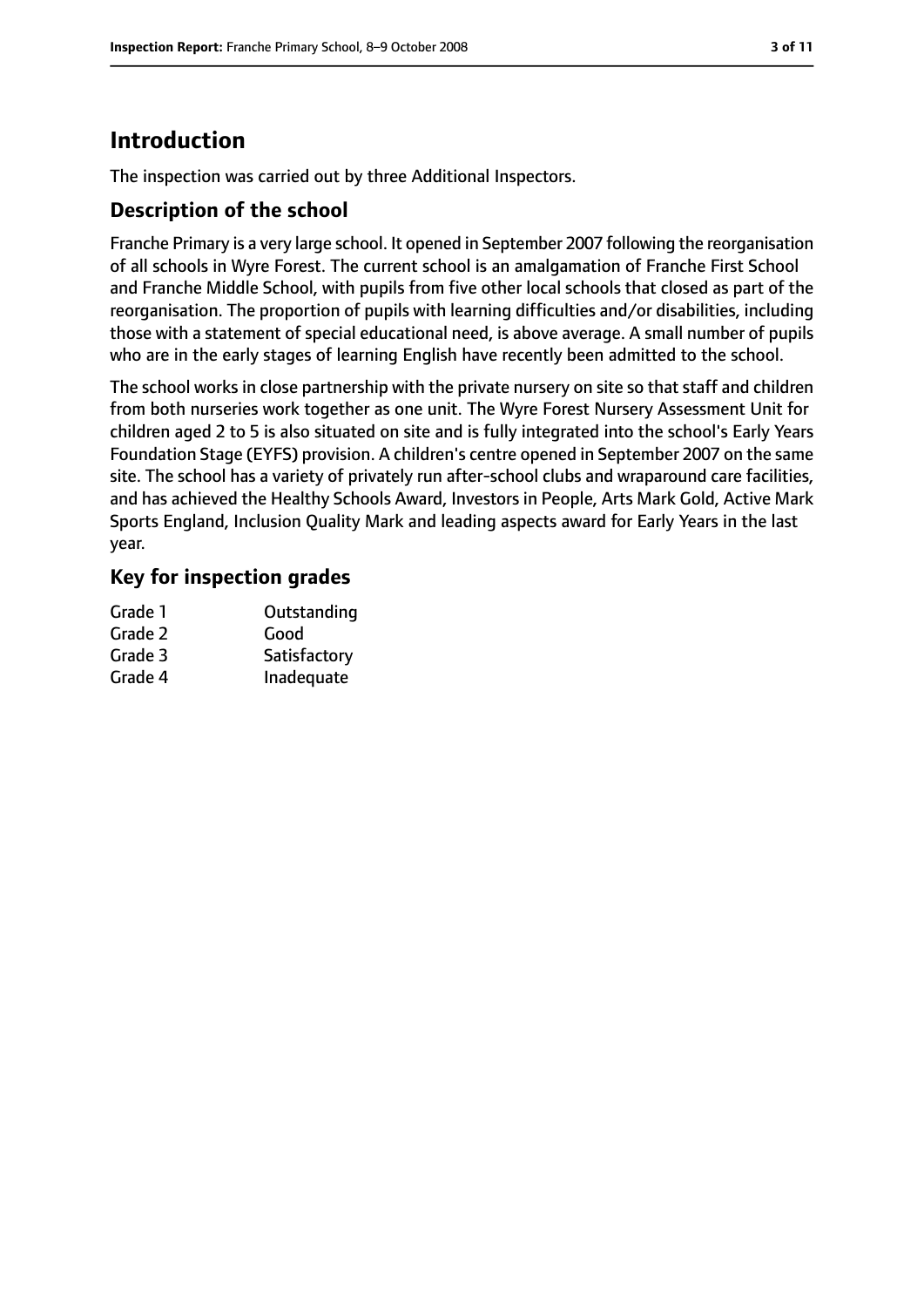# **Overall effectiveness of the school**

#### **Grade: 2**

Franche Primary is a good school. Under the excellent leadership of the headteacher and senior leaders the school has emerged from a period of low morale and difficulties during the protracted reorganisation of the local schools. There is a strong commitment amongst all staff to provide the best education for the pupils and the ethos of care is outstanding. The school has only been open for just over a year but in this short time, attendance has been improved and is now above average. Disaffection between pupils from the different schools has gone and behaviour throughout the school is now excellent. Such is the commitment to the new school that many staff gave up much of their summer holidays to refurbish and paint the school building in readiness for the new start. This commitment to high standards is particularly evident in the EYFS, where the high level of partnership between the maintained nursery and the privately run nursery ensures that all children have a good start to their education. All staff in the EYFS have a good understanding of how these young children learn and the classrooms provide an exciting place to experiment and explore, to develop new knowledge and skills.

Standards in Year 6 remain below average in English, mathematics, science and information and communication technology (ICT) due to pupils' inadequate progress in the past, but this is being rapidly addressed by good teaching. Pupils now achieve well, but the school recognises that there are still some inconsistencies within the teaching, and its quality is not yet consistently high enough to overcome the legacy of previous underachievement and ensure that pupils are reaching the standards expected of them by the end of Year 6. The school has recently introduced good strategies to help pupils evaluate their own work and to understand how to improve, but despite some good practice these are inconsistently applied and not yet sufficiently effective.

Pupils' attitudes to their work are exceptionally good. They feel part of a united family and want to do well. As one pupil put it, 'It's a big nice caring school.' Another commented, when asked what would he change, 'Nothing because the teachers are all so nice.' Although pupils' personal skills, including cooperation and taking responsibility, are very good, many pupils are only satisfactorily prepared for the next stage of education because of their weak academic standards. Pupils do, however, have an excellent understanding of how to develop a healthy and safe lifestyle that stands them in good stead for the future. Leadership and management at all levels are good. Partnerships with parents and links with an extraordinary range of outside agencies support families and children very well. Parents are secure in the knowledge that children are safe, protected and happy.

## **Effectiveness of the Early Years Foundation Stage**

#### **Grade: 2**

Provision in the Nursery and Reception classes is good. Children enter the nursery with a narrower range of experiences and skills than expected for their age. They make good progress across all areas of learning and reach the standards expected by the time they transfer into Year 1. Children settle exceptionally well in to the combined nursery because of the excellent partnerships built with families by all the staff. Children quickly recognise daily routines and feel safe and secure. After only two weeks in school, it was clearly evident that children in the nursery had grown in confidence under the supportive care of their key workers. They were now able to use the toilets without support. They prepare their own snacks from the healthy choices made available. Welfare arrangements throughout the school are excellent and this is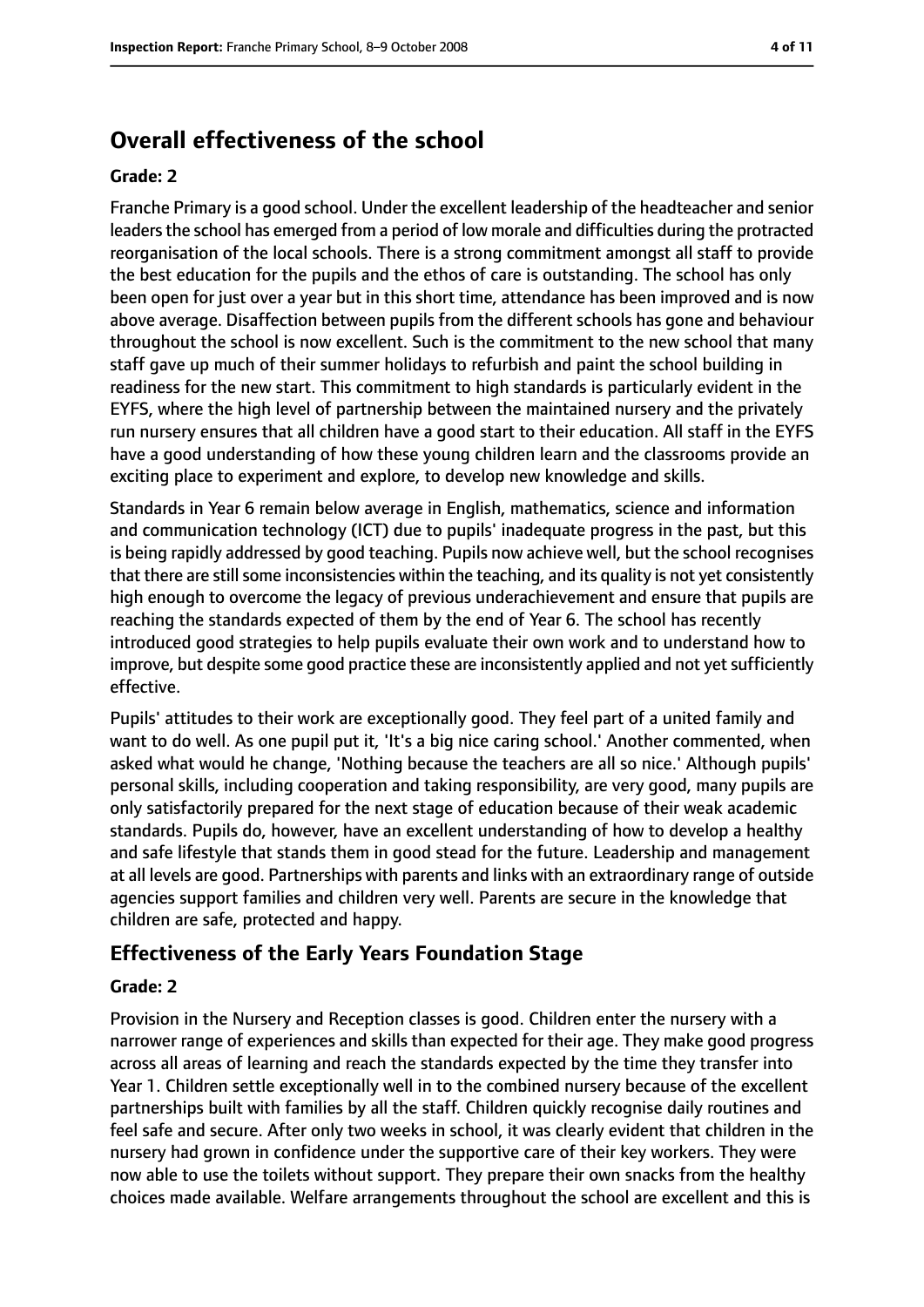just as evident in the EYFS classes. Children's learning and development are well planned and based on careful observations of their progress. In both Nursery and Reception classes children's interests are used to stimulate their desire to experiment and explore. A well balanced range of both adult-led tasks and activities that children choose for themselves are available in the well resourced classrooms and outside areas. Children in the special needs resource centre are well cared for. Their specific needs are well understood, and experienced and knowledgeable staff enable children to achieve well from their different starting points. The headteacher's vision created the combined nursery and strong leadership from the EYFS senior staff has ensured that good provision is made for children of all ages and abilities.

### **What the school should do to improve further**

- Ensure that teaching is of a consistently high standard so that pupils reach at least expected standards in English, mathematics, science and ICT by the end of Year 6.
- Ensure that strategies for helping pupils to understand how well they are doing and to recognise how they can improve are consistently applied through the school, so their progress increases.

# **Achievement and standards**

#### **Grade: 2**

Pupils came to Franche Primary from a variety of other schools where standards and achievement were not consistent. Many pupils in Years 3 to 6 made inadequate progress in the years prior to amalgamation because of the disruption in teaching and learning. This is now changing due to the school's focused attention on raising achievement. Inconsistent provision in the past has left a mixture of standards. In Year 2, standards in 2008 were broadly average but progress in the last year was good to achieve these standards, especially in numeracy and writing. Last year good progress was also made in most classes in the upper school (Years 3 to 6) but not enough to ensure standards were in line with those expected for their age. Pupils with learning difficulties and/or disabilities make good progress so that many no longer need intensive support. The few pupils learning English as an additional language who have moved into the school over the last few years are also now making good progress.

# **Personal development and well-being**

#### **Grade: 1**

Pupils really enjoy school, participate in all that it offers and concentrate in their lessons. They show great care and respect for each other's feelings and exhibit real maturity when talking about tragic events that have affected the school. The school is a harmonious community where pupils of all backgrounds and abilities are considered part of the 'Franche family'. Pupils say there is no bullying. Pupils are polite and considerate and take responsibility well. They play a very effective part in improving the life of the school as monitors, playtime leaders and school councillors. Pupils have a good understanding of how to keep safe and are aware of the possible dangers, such as those linked to the Internet. They enjoy the school's new healthy menu and regularly make positive choices about what they eat. They also appreciate the many opportunities in the school to keep fit.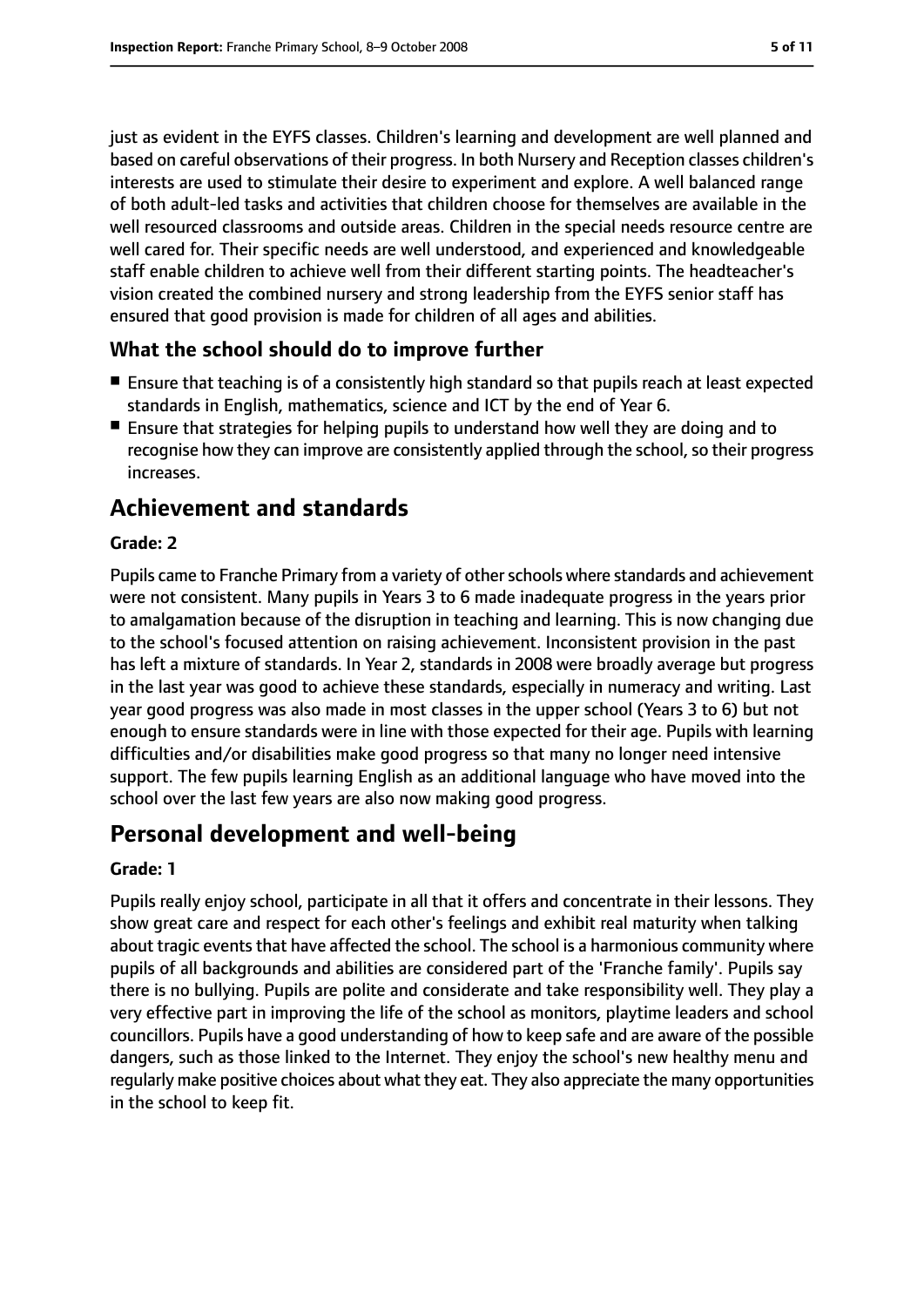# **Quality of provision**

## **Teaching and learning**

#### **Grade: 2**

Teachers' subject knowledge is usually good and they make lessons interesting. The style of teaching is lively and most lessons move along at a brisk pace. The objectives for the lessons are shared with the pupils, who are increasingly helped to understand what they need to do to be successful in their work. Assessment of pupils' work is typically used well to plan the next lesson, but occasionally the work is not sufficiently matched to the range of abilities in the class, and the more able pupils are not sufficiently challenged. On the other hand, those pupils who are a little slow to grasp ideas and those with significant learning difficulties and/or disabilities are particularly well supported. Teaching assistants are experienced and many show good levels of expertise when supporting these pupils, enabling them to succeed. Teachers' marking celebrates pupils' effort but does not yet consistently reflect targets for the next stages in learning and so support pupils' improvement.

#### **Curriculum and other activities**

#### **Grade: 2**

The curriculum is broad and well balanced and staff are increasingly making links acrosssubjects, thus making lessons more meaningful and interesting to the pupils. Some subjects are taught by specialist teachers, and this supports pupils' progress well. There is a strong focus on developing pupils' personal development, emotional growth and understanding of roles and responsibilities. Teachers ensure that pupils gain an effective awareness of other cultures and religions, but as yet this is not underpinned by links with schools that have a wider multicultural community or other schools around the world. The curriculum for ICT is satisfactorily broad but there are weaknessesin its balance due to networking difficulties caused by old equipment. Interactive whiteboards are used well by some staff to engage pupils' interest and good understanding, but some staff lack the confidence to use the equipment really effectively. Many additional activities support and extend pupils' experiences and enjoyment of learning, both during and after the school day.

#### **Care, guidance and support**

#### **Grade: 2**

The levels of personal and pastoral care given to all pupils are outstanding. Relationships at all levels are really strong and pupils feel able to talk to any member of staff if they have a problem. When discussing the impact of a fellow pupil's sudden death, another pupil said, 'We got through it together.' Vulnerable pupils, those with difficulties at home and those with emotional problems are identified immediately and support is provided that matches both the child's and the family's needs. The local community police service, for example, has a base at the school for parents to access when necessary. Safeguarding procedures are all in place and rigorously monitored.

Academic support and guidance are satisfactory. Rigorous systems for monitoring pupils' progress are in place but the resulting information is not yet consistently used by teachers to set effective targets for pupils' next stages of learning. The academic support for pupils with learning difficulties and/or disabilities, however, is strong. Targets are clear and both pupils and parents are kept well informed and involved.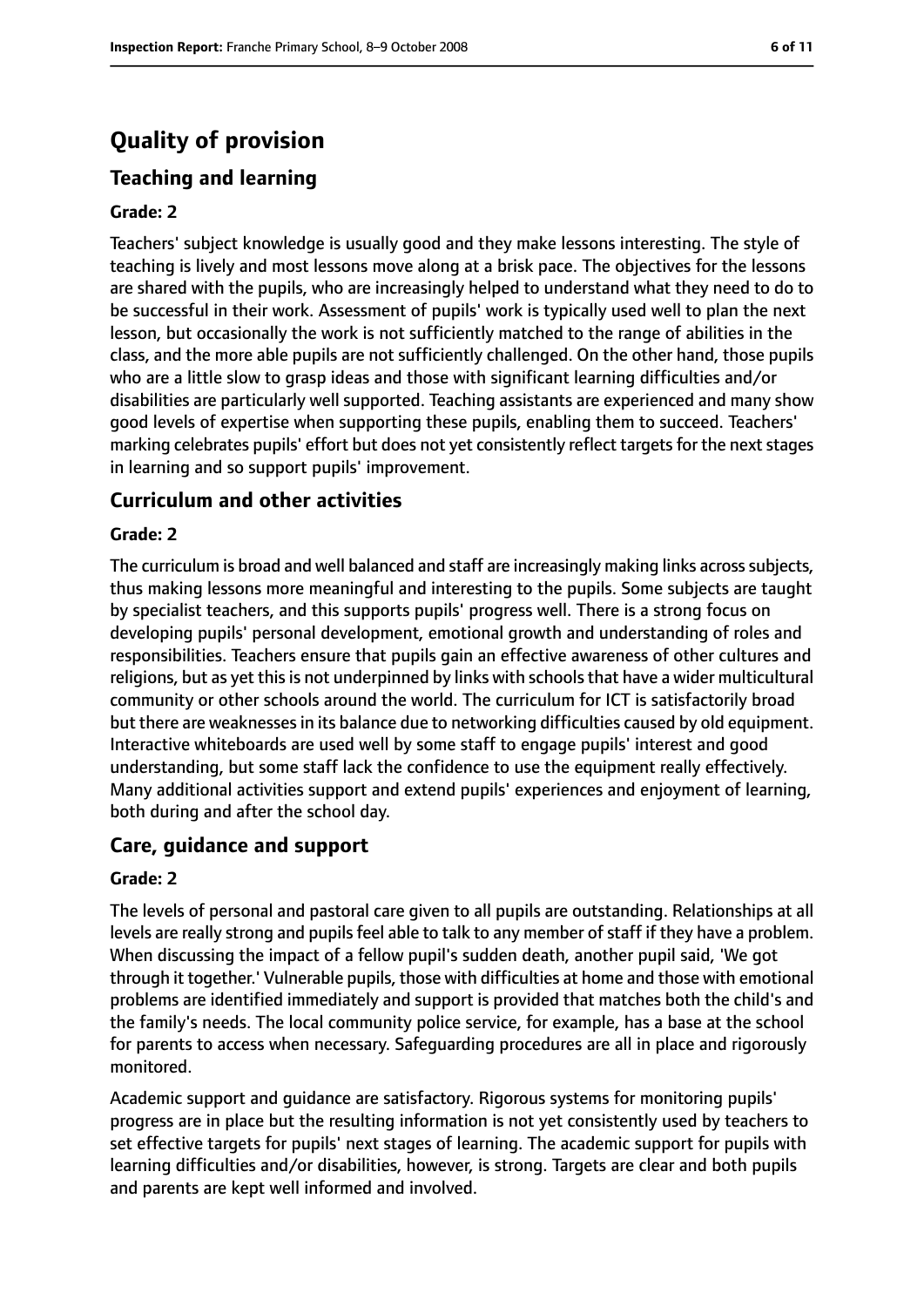## **Leadership and management**

#### **Grade: 2**

Outstanding leadership from the headteacher and senior leaders underpins the pupils' good academic progress and personal development made over the year. The strong family ethos underpins all of the school's work and there is a clear focus on high achievement. The school is successful in its promotion of community cohesion through the inclusiveness of its approach to pupils and staff, but also in the way it supports its families and the local community through the children's centre, and provision of wraparound care and adult courses. Monitoring of the school's work is well organised and thorough, with the result that there is a good understanding of what the school needs to do to improve. The school development plan is manageable and well focused. Responsibilities are effectively shared amongst the staff. Some are still a little new to their management role but are already having a positive impact. The school is well supported by the governing body. Many governors are new but the core of experienced governors has a clear view of the school's strengths and weaknesses. The rate of progress over the last year and commitment of allstaff are testimony to the school's good capacity for further improvement.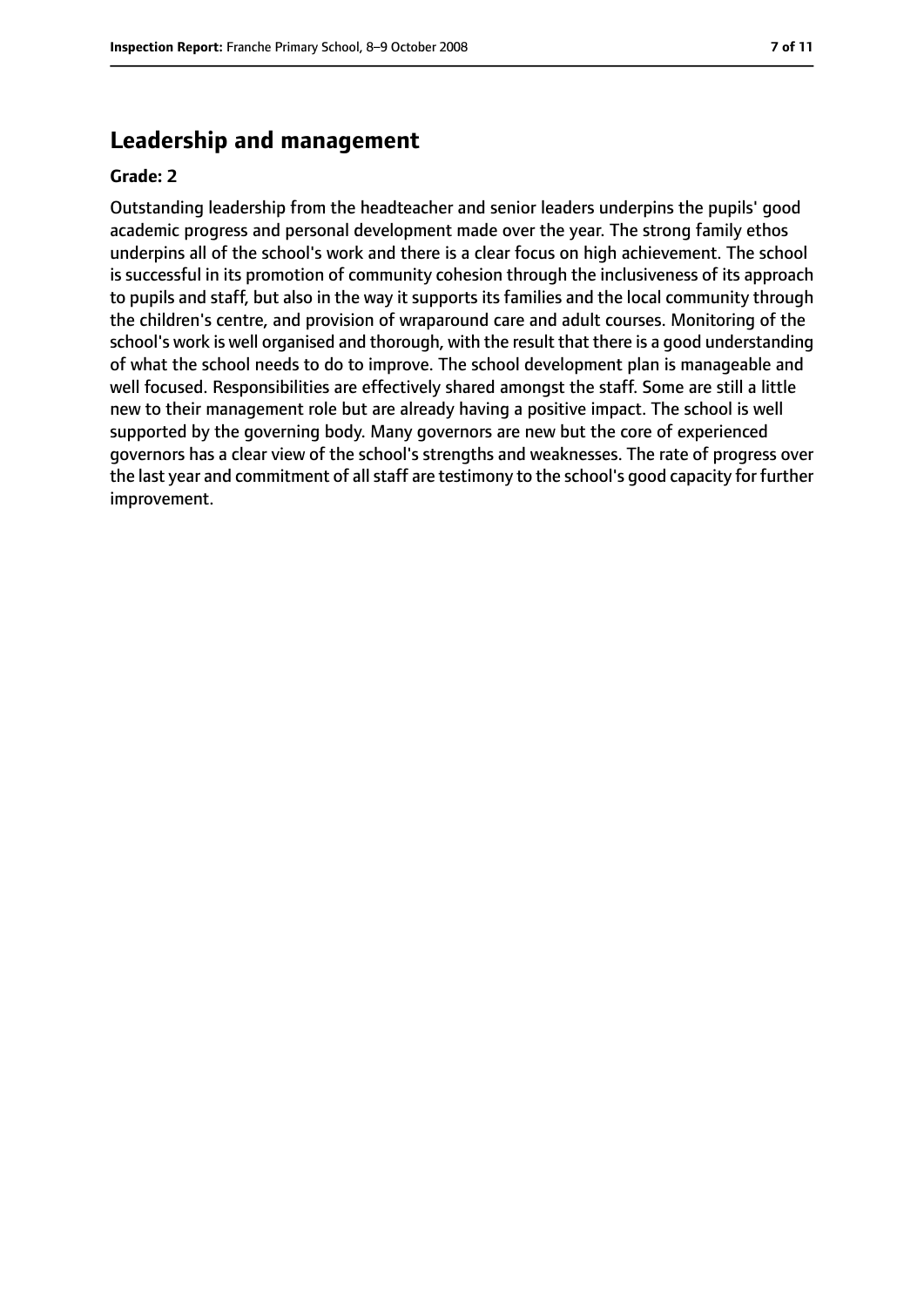**Any complaints about the inspection or the report should be made following the procedures set out in the guidance 'Complaints about school inspection', which is available from Ofsted's website: www.ofsted.gov.uk.**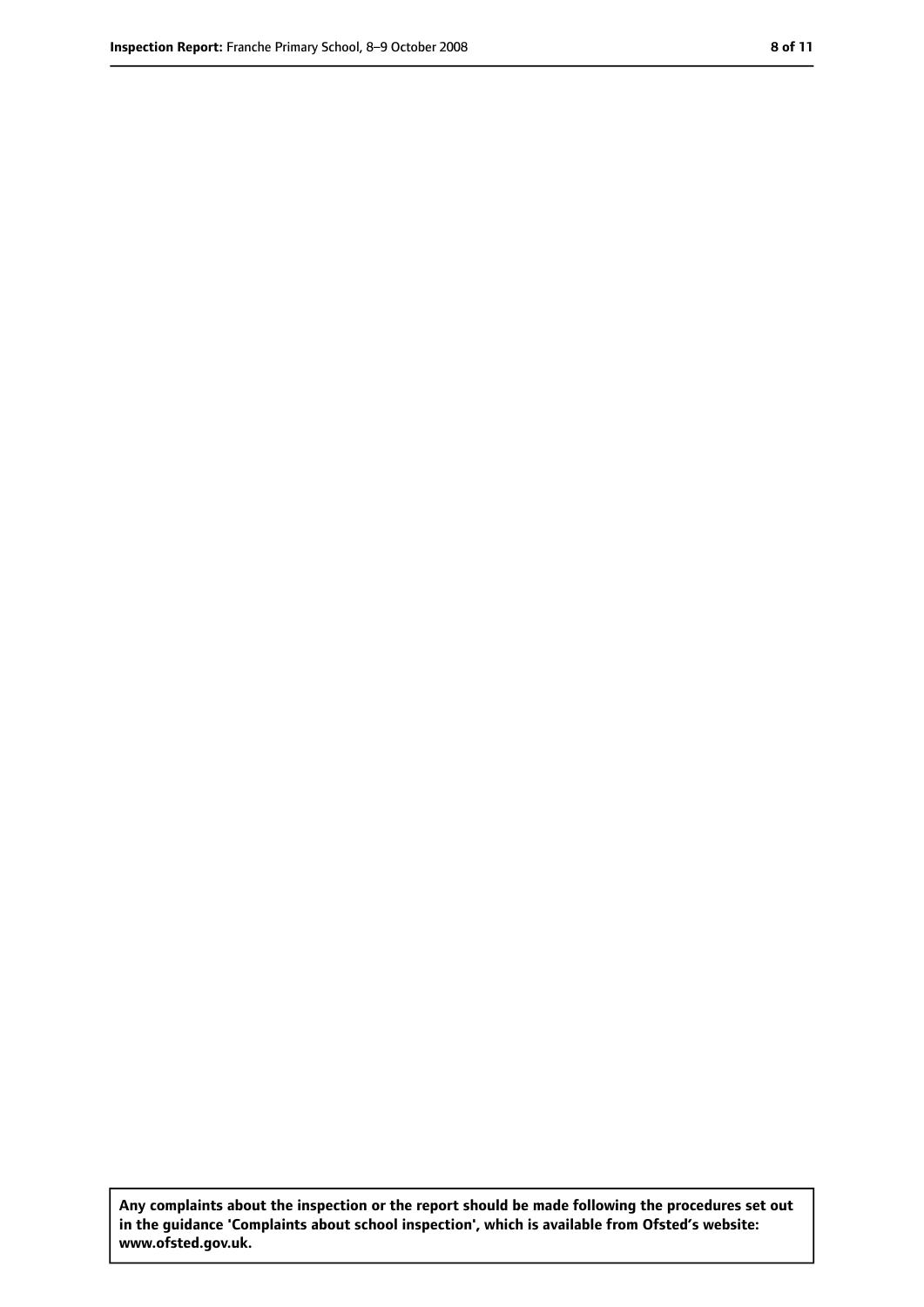# **Inspection judgements**

| ˈ Key to judgements: grade 1 is outstanding, grade 2 good, grade 3 satisfactory, and | <b>School</b>  |
|--------------------------------------------------------------------------------------|----------------|
| arade 4 inadequate                                                                   | <b>Overall</b> |

#### **Overall effectiveness**

| How effective, efficient and inclusive is the provision of<br>education, integrated care and any extended services in meeting the<br>needs of learners? |           |
|---------------------------------------------------------------------------------------------------------------------------------------------------------|-----------|
| Effective steps have been taken to promote improvement since the last<br>inspection                                                                     | <b>NA</b> |
| How well does the school work in partnership with others to promote learners'<br>well being?                                                            |           |
| The capacity to make any necessary improvements                                                                                                         |           |

# **Effectiveness of the Early Years Foundation Stage**

| How effective is the provision in meeting the needs of children in the<br>l EYFS?            |  |
|----------------------------------------------------------------------------------------------|--|
| How well do children in the EYFS achieve?                                                    |  |
| How good are the overall personal development and well-being of the children<br>in the EYFS? |  |
| How effectively are children in the EYFS helped to learn and develop?                        |  |
| How effectively is the welfare of children in the EYFS promoted?                             |  |
| How effectively is provision in the EYFS led and managed?                                    |  |

#### **Achievement and standards**

| How well do learners achieve?                                                                               |  |
|-------------------------------------------------------------------------------------------------------------|--|
| The standards <sup>1</sup> reached by learners                                                              |  |
| How well learners make progress, taking account of any significant variations<br>between groups of learners |  |
| How well learners with learning difficulties and/or disabilities make progress                              |  |

#### **Annex A**

<sup>&</sup>lt;sup>1</sup>Grade 1 - Exceptionally and consistently high; Grade 2 - Generally above average with none significantly below average; Grade 3 - Broadly average to below average; Grade 4 - Exceptionally low.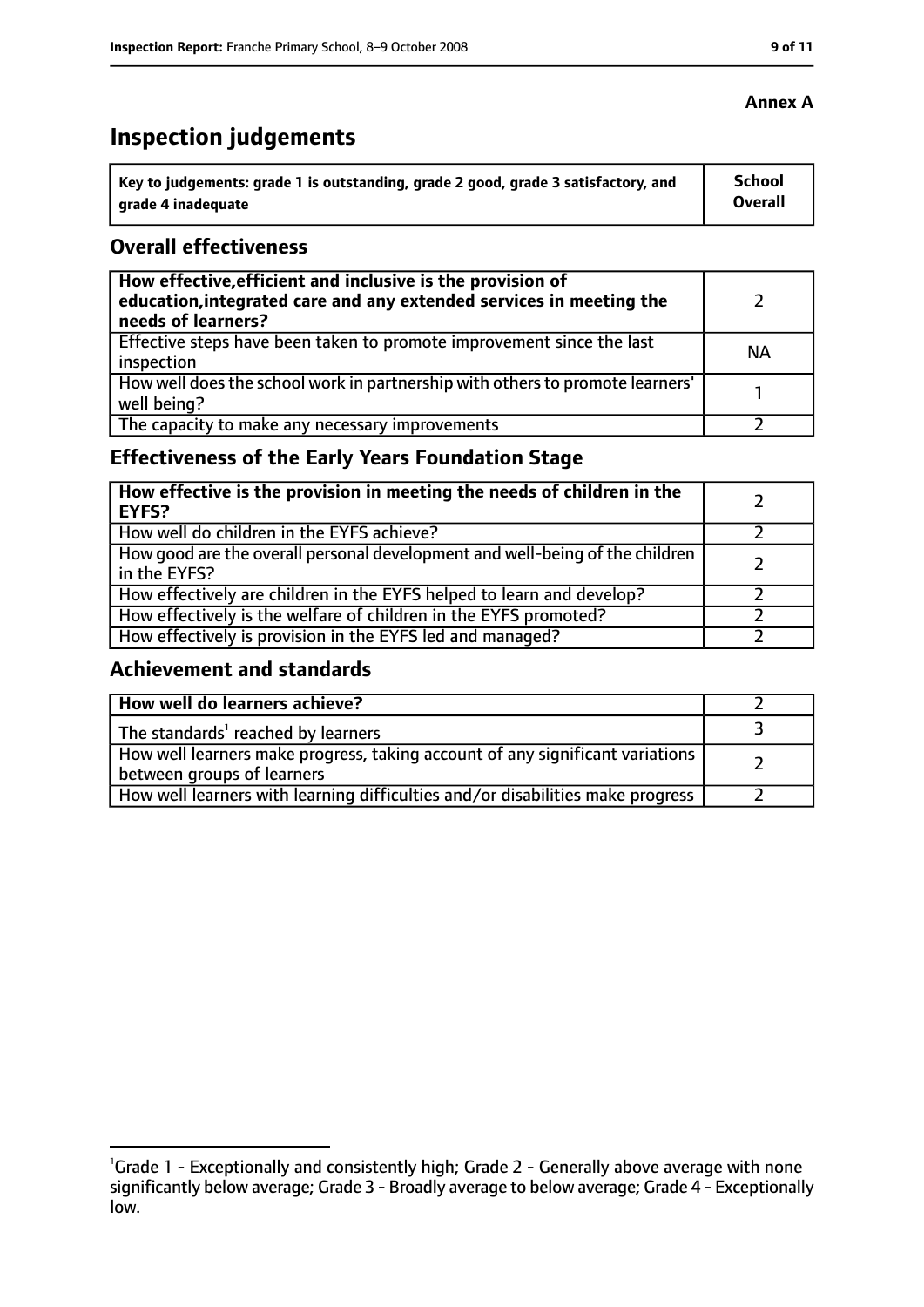# **Personal development and well-being**

| How good are the overall personal development and well-being of the<br>learners?                                 |  |
|------------------------------------------------------------------------------------------------------------------|--|
| The extent of learners' spiritual, moral, social and cultural development                                        |  |
| The extent to which learners adopt healthy lifestyles                                                            |  |
| The extent to which learners adopt safe practices                                                                |  |
| The extent to which learners enjoy their education                                                               |  |
| The attendance of learners                                                                                       |  |
| The behaviour of learners                                                                                        |  |
| The extent to which learners make a positive contribution to the community                                       |  |
| How well learners develop workplace and other skills that will contribute to<br>their future economic well-being |  |

# **The quality of provision**

| How effective are teaching and learning in meeting the full range of<br>learners' needs?              |  |
|-------------------------------------------------------------------------------------------------------|--|
| How well do the curriculum and other activities meet the range of needs and<br>interests of learners? |  |
| How well are learners cared for, quided and supported?                                                |  |

# **Leadership and management**

| How effective are leadership and management in raising achievement<br>and supporting all learners?                                              |     |
|-------------------------------------------------------------------------------------------------------------------------------------------------|-----|
| How effectively leaders and managers at all levels set clear direction leading<br>to improvement and promote high quality of care and education |     |
| How effectively leaders and managers use challenging targets to raise standards                                                                 |     |
| The effectiveness of the school's self-evaluation                                                                                               |     |
| How well equality of opportunity is promoted and discrimination eliminated                                                                      |     |
| How well does the school contribute to community cohesion?                                                                                      |     |
| How effectively and efficiently resources, including staff, are deployed to<br>achieve value for money                                          |     |
| The extent to which governors and other supervisory boards discharge their<br>responsibilities                                                  |     |
| Do procedures for safeguarding learners meet current government<br>requirements?                                                                | Yes |
| Does this school require special measures?                                                                                                      | No  |
| Does this school require a notice to improve?                                                                                                   | No  |